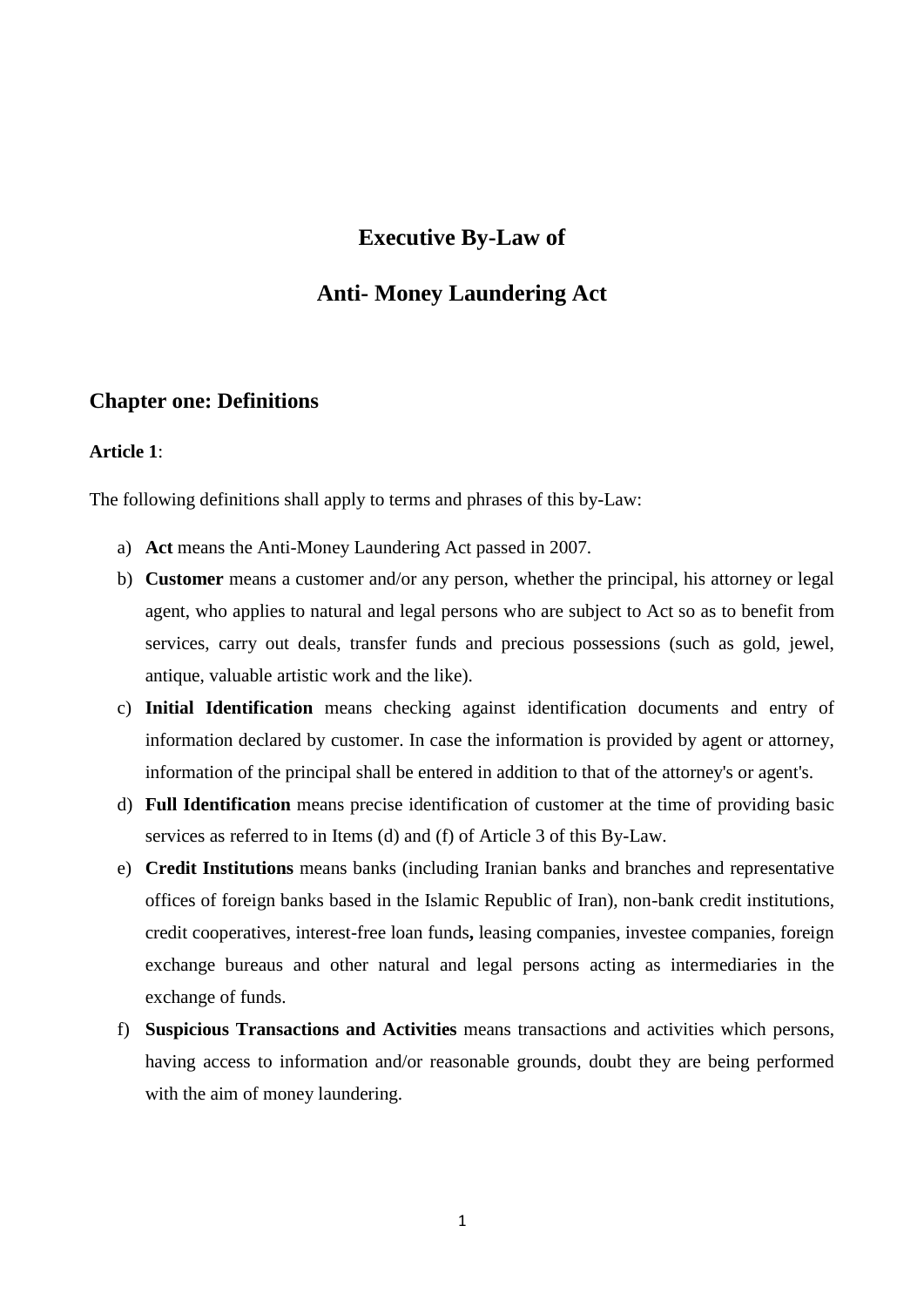**Note:** Reasonable grounds mean conditions and circumstances that lead a reasonable person to investigate into the origin of property and depositing or other related activities. Some of these suspicious transactions and activities are:

- 1. Financial transactions and activities of a customer far beyond the level determined after conducting CDD;
- 2. Detection of forgery, false statement and/or false report by customer before or after any transaction and also at the time of receiving basic services;
- 3. Transactions in which it is somehow revealed that the real beneficiary of at least one of its face transactors is another person(s);
- 4. Commercial transactions above the designated threshold amount that are inconsistent with customer's area of activity and with his known business goals;
- 5. Transactions in which the legal domicile of the transacting party has been located in highly dangerous (in terms of money laundering) regions;
- 6. Transactions above the designated threshold amount from which customer withdraw before or during conclusion or rescind after the conclusion with noreasonable cause;
- 7. Transactions that, according to the work custom of persons concerned, are complicated, unusual and with no clear economic purpose.
- g) **Designated Threshold Amount** meansone hundred and fifty million (150.000.000) Iranian Rials cash or its equivalent in other foreign currencies and precious commodities. The Council of Ministers may, where necessary, modify such Threshold with a view to the country's economic conditions.
- h) **Cash** means any type of coins and banknotes and checks of various kinds whose transfers is not being documented and is untraceable, such as ordinary bearer checks and other checks whose bearer is a party other than the first beneficiary (such as the endorsed checks by third parties, travelers, checks, Iran checks and the like).
- i) **Designated Persons** means all natural and legal persons mentioned in Sections 5 and 6 of the Act, including Central Bank of I. R. Iran (CBI), banks, financial and credit institutions, Stock Exchange, insurance companies, central insurance corporation, interest-free loan funds**,** foundations and charities and municipalities as well as notaries, attorneys at law, accountants, auditors, official experts of the Judiciary and legal inspectors.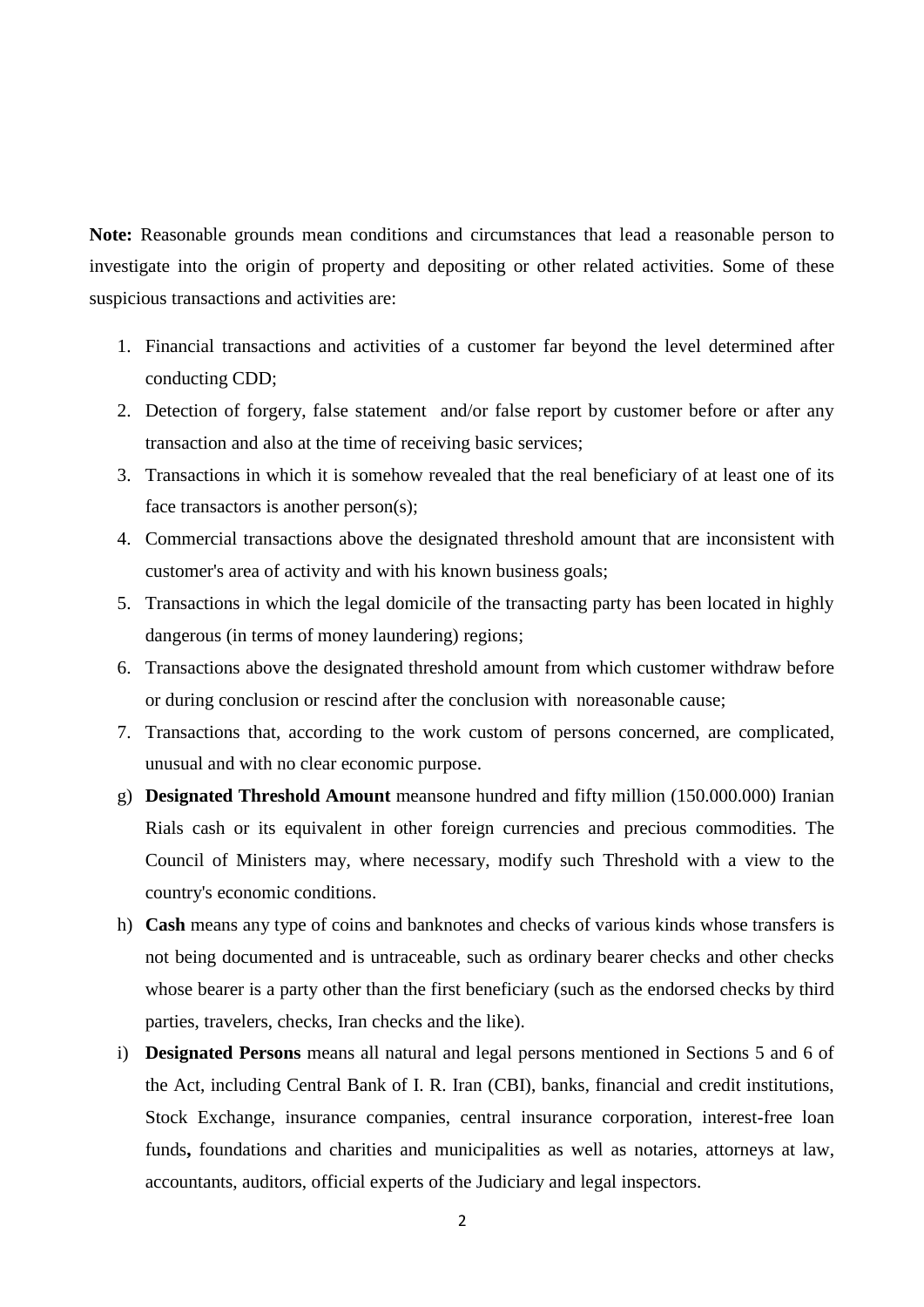- j) **Designated Non-Financial Businesses and Professions** means persons who engage in cash transitions with a high frequency and are prone to risks in terms of money laundering such as forward dealers in real estates and cars, jewelers, dealers in valuable carpets and dealers in antiques and precious cultural products.
- k) **Basic Services** means services which, according to regulations, are considered to be prerequisite and required for providing other services by the designated persons after which customers call on the designated persons to receive frequent and continuous services. Basic services include opening accounts of any type with banks, obtaining trading codes on the stock exchange, obtaining economic codes, obtaining business cards and business licenses.
- l) **National ID of Legal Persons** means a unique number that is allocated to all legal persons, according to Resolution No. H39271 T/16169 of Apr. 18, 2009.
- m) **Designated Number of Foreign Persons** means a unique number that is allocated to all foreigners related to I.R. Iran by the National Database for Foreign Nationals, according to Resolution No. H40266T/ 16173 of Apr. 18, 2009.
- n) **Council** means Supreme Council on Anti Money Laundering.
- o) **Secretariat** means the secretariat of the Supreme Council on Anti Money Laundering as specified in article 37.
- p) **Financial Intelligence Unit (FIU)** means a centralized and independent unit that is responsible to receive, analyze and refer the reports about suspicious transactions to the competent authorities as specified in article 38.

# **Chapter two: Customer Identification**

**Article 2:**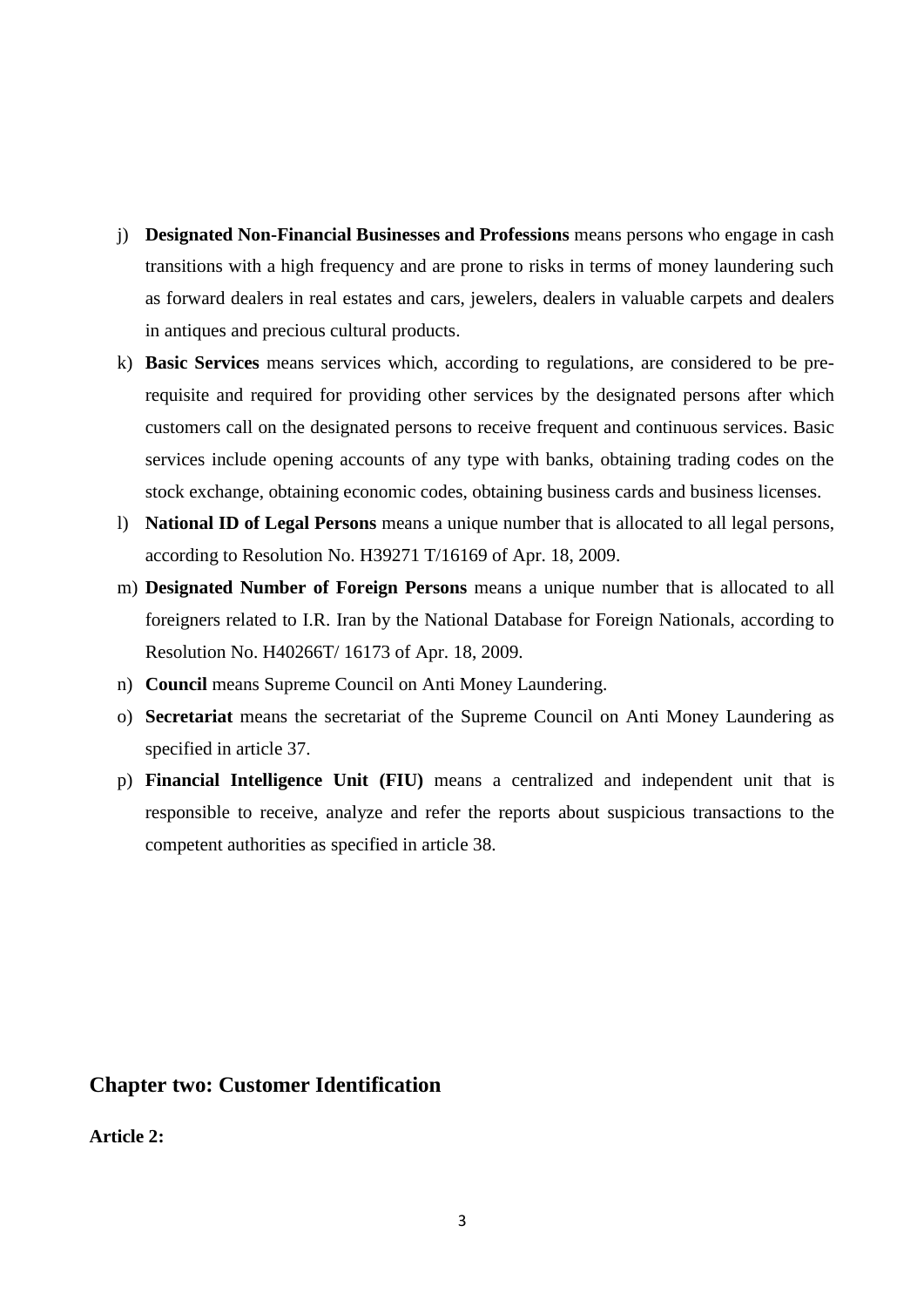Credit institutions, insurance companies and the stock exchange company are obligated to take action for the initial identification of the customer - as specified in Items (a) and (b) of Article (3) and enter the customer's information in their database systems at the time of providing all kinds of services and conducting monetary and financial operations even for the amounts less than the designated threshold amount, including any type of receipt and payment, money order, drawing and payment of checks, granting facilities, issuance of various withdrawal and payment cards, issuance of letters of guarantee (LGs), purchasing and selling foreign currencies, certificates of deposit (CDs) and bonds certificates, accepting guarantee and any form of guarantor's obligations, such as signing of promissory notes, bills of exchange and letters of credit (LCs) and purchasing and selling shares.

**Note:** Payment of governmental bills and municipal services bills less than the designated threshold amount do not require customer identification.

#### **Article 3:**

All designated persons shall have to make initial identification of their customers at the time of conducting any transaction, performing any activity as well as providing services above the designated threshold amount and/or whenever there is suspicion about money laundering activities in the following manner;

# **A- Initial identification of natural persons**

1. Initial identification of natural persons shall take place on the basis of their national ID numbers and home post codes and verifying the national ID number against the original national ID number card;

**Note:** Where the designated persons are connected on line to the State Organization of Civil Status Registry for verifying the information, photo birth certificate or driving license or valid passport may be accepted.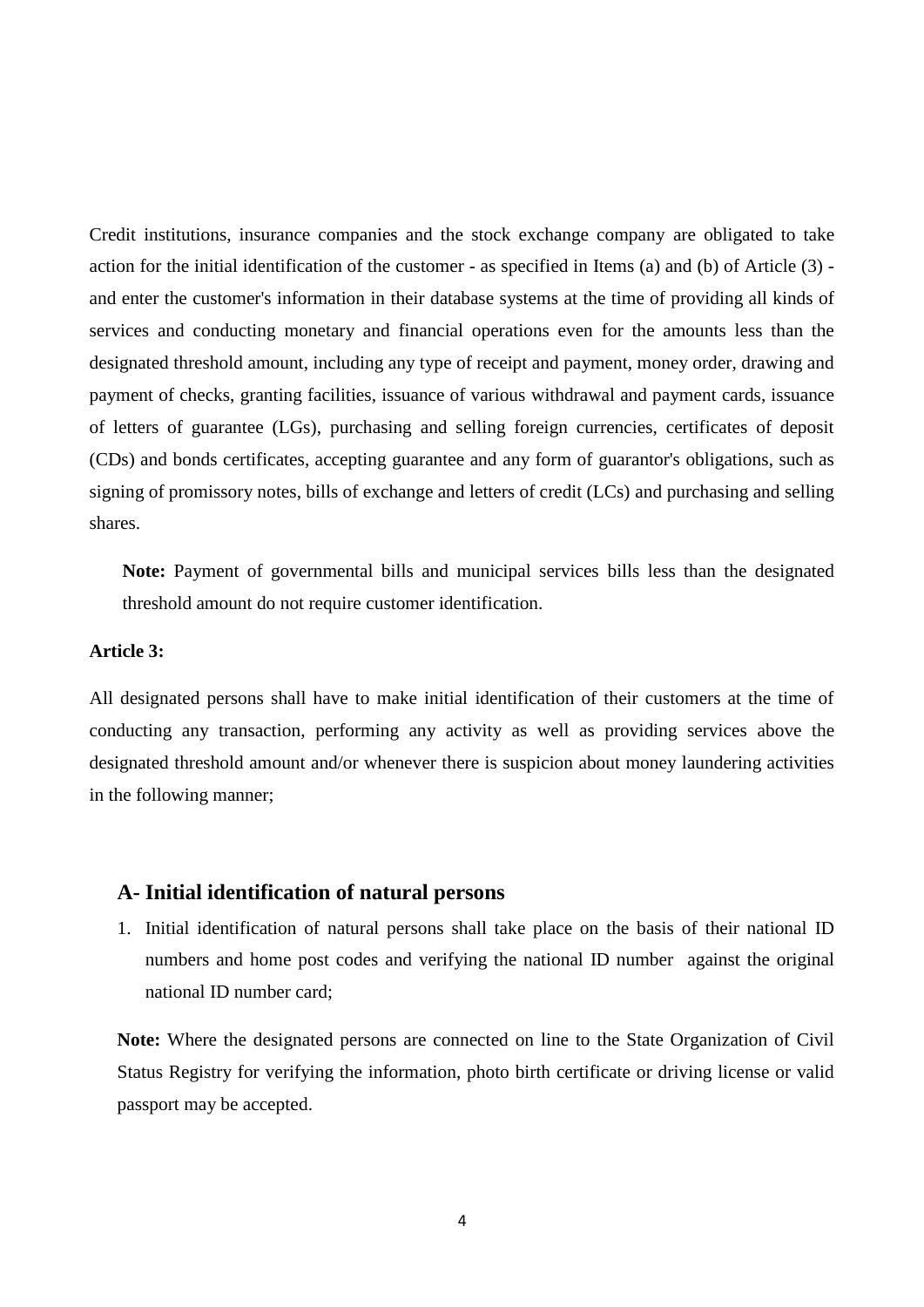2. As regards foreign nationals, a valid passport of the respective country having the entry visa and residence permit or identity card and/or the foreign nationals monitoring certificate are considered as acceptable identification documents.

**Note:** Implementation of all duties specified under the Executive By-Law of the Law of Necessary Allocation of National ID Number and Post Code for all Iranian Nationals is notwithstanding obligatory.

# **B- Initial identification of legal persons**

- 1. Initial identification of a legal person shall place on the basis of its national ID and its legal domicile post code; and verification of the information shall be made against the original copy or certified copy of its national ID card (as mentioned in the By-Law of Mandatory Use of National ID of Legal Persons).
- 2. With respect to foreign legal person, identification shall take place by requesting valid business license in Iran and obtaining special number of foreign nationals from the National Database of Foreign Nationals Information.
- 3. Initial identification of natural person introduced by legal person shall take place in accordance with rules of identification of natural persons.
- 4. Officers in charge of initial identification of customers are obligated, whenever they have doubt as to the authenticity of the identification documents produced by customers, to clear doubts and verify the information via other databases and systems and/or by making inquiries from the competent informed authorities. Provisions of services, however, shall be stopped until the clearance of doubts.

# **C- Initial identification of non-banking cases**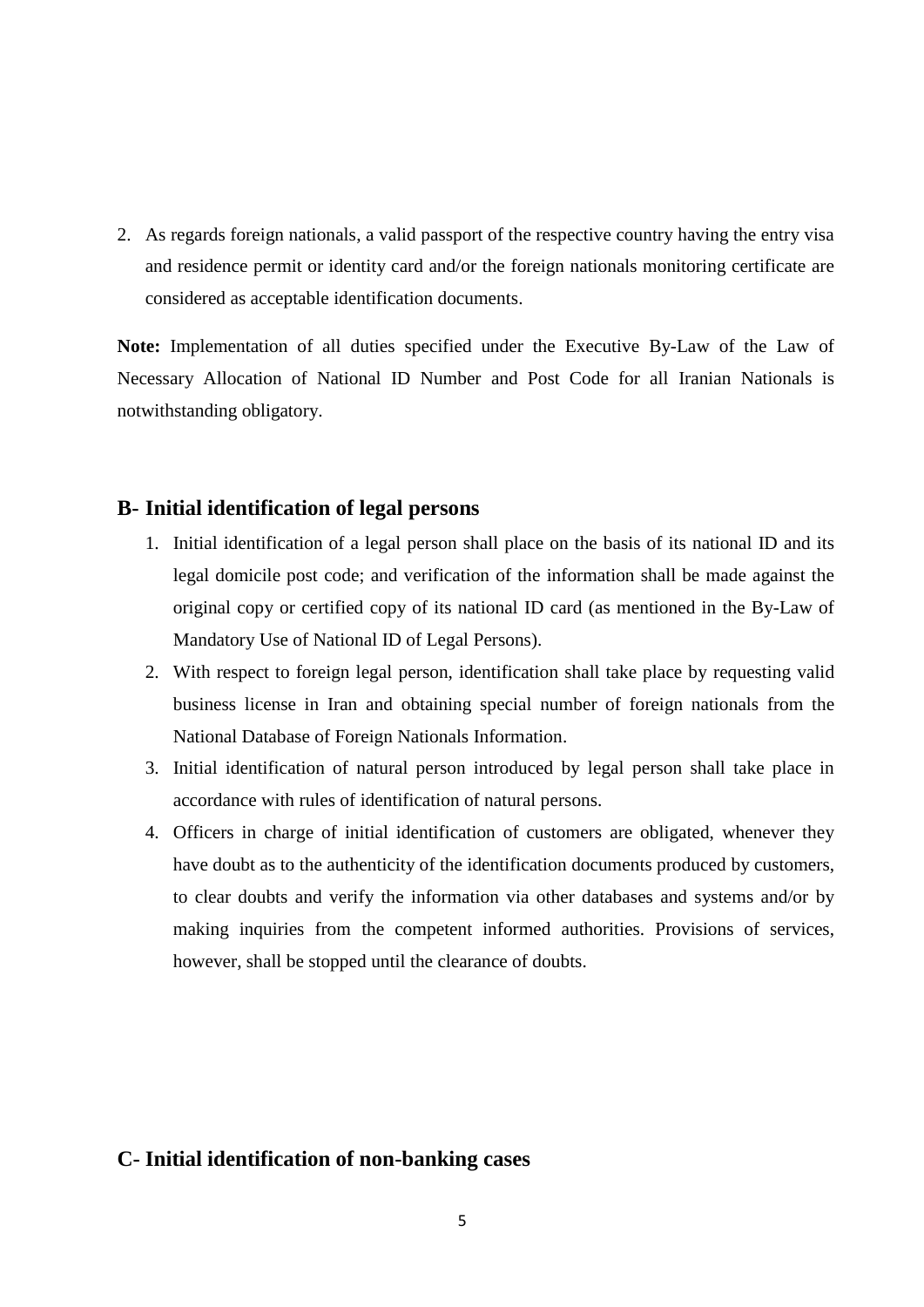- 1. All persons providing services related to safe deposit box and post box in the country shall have to identify customers at the time of service provision.
- 2. All persons engaged in accepting or moving deposits and providing postal services to customers are obligated to identify customers in cases where the deposit and postal goods handed by customers are above the designated threshold amount.
- 3. All guilds that are, at the discretion of the Council, prone to be abused by money launderers are obligated to make initial identification of customers in all transactions above the designated threshold amount and register them. Such guilds are also under a duty to record the unique number of persons in their invoices.

# **D- Full identification of natural persons**

In addition to initial identification (as stated in Item A of this Article), designated persons are, at the time of providing basic services (in particular, when opening bank account), have to take action for full identification of the customer and due diligencein the following manner:

- 1. Requesting a credible introduction letter signed by at least one of the recognized customers or the trusted persons or an introduction letter from one of the credit institutions licensed by the Central Bank of I.R.Iran, governmental organizations and/or official institutions and professional associations.
- 2. Obtaining information from customers regarding their relationships with designated persons involved and making inquiries from designated persons to verify the information submitted by customers.
- 3. Requesting a valid businesses license, in particular with respect to designated nonfinancial businesses and professionals – such as jewelers, dealers in precious materials, real estate agencies and car dealer agencies – that are more prone to money laundering activities.
- 4. Requesting employment certificate letter from natural persons who hold business licenses and/or from legal persons that hold national ID.
- 5. Obtaining information about the type and scope of customer's activity in order to estimate the customer's anticipated level of return in his area of activity.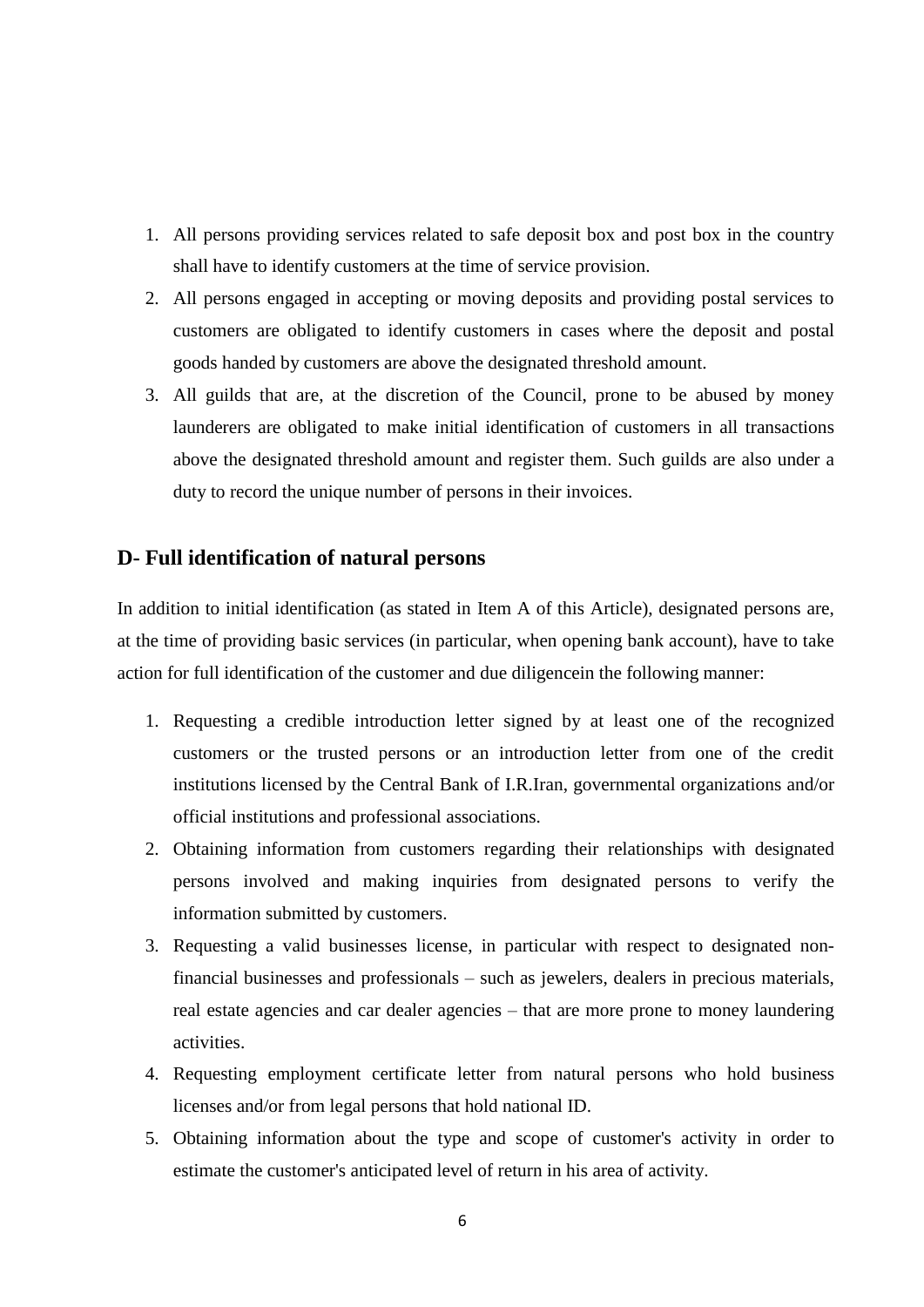# E-**Full identification of legal persons**

- 1. Obtaining information about the type, nature and scope of customer's activity in conducting due diligence.
- 2. Obtaining information about articles of association, shareholders agreement, major shareholders, type of activity, financial resource providers for the legal persons, founders, directors, inspectors, auditors and their domicile addresses.
- 3. Obtaining information about the company compliance ratings from competent authorities (such as rating agencies, ranking by the Vice-President's Office for Planning and Strategic Supervision and/or professional institutes).

**Note:** If the company has not been rated, the designated person shall have to directly take action through examining the audited financial statements by one of the members of the Association of Chartered Certified Accountants (ACCA) so as to conduct customer due diligence. Where the legal person has not appointed a member of ACCA, the last valid financial statements of the company shall directly be examined.

4. Obtaining a signed letter from directors and holders of authorized signature confirming that they have submitted the latesst records and information of the legal person and undertaking to immediately report any change in the foregoing items.

**Note:** The procedure of conducting customer due diligence by designated persons shall be established by a directive that will be prepared by the designated person and approve by the Council.

**Article 4:**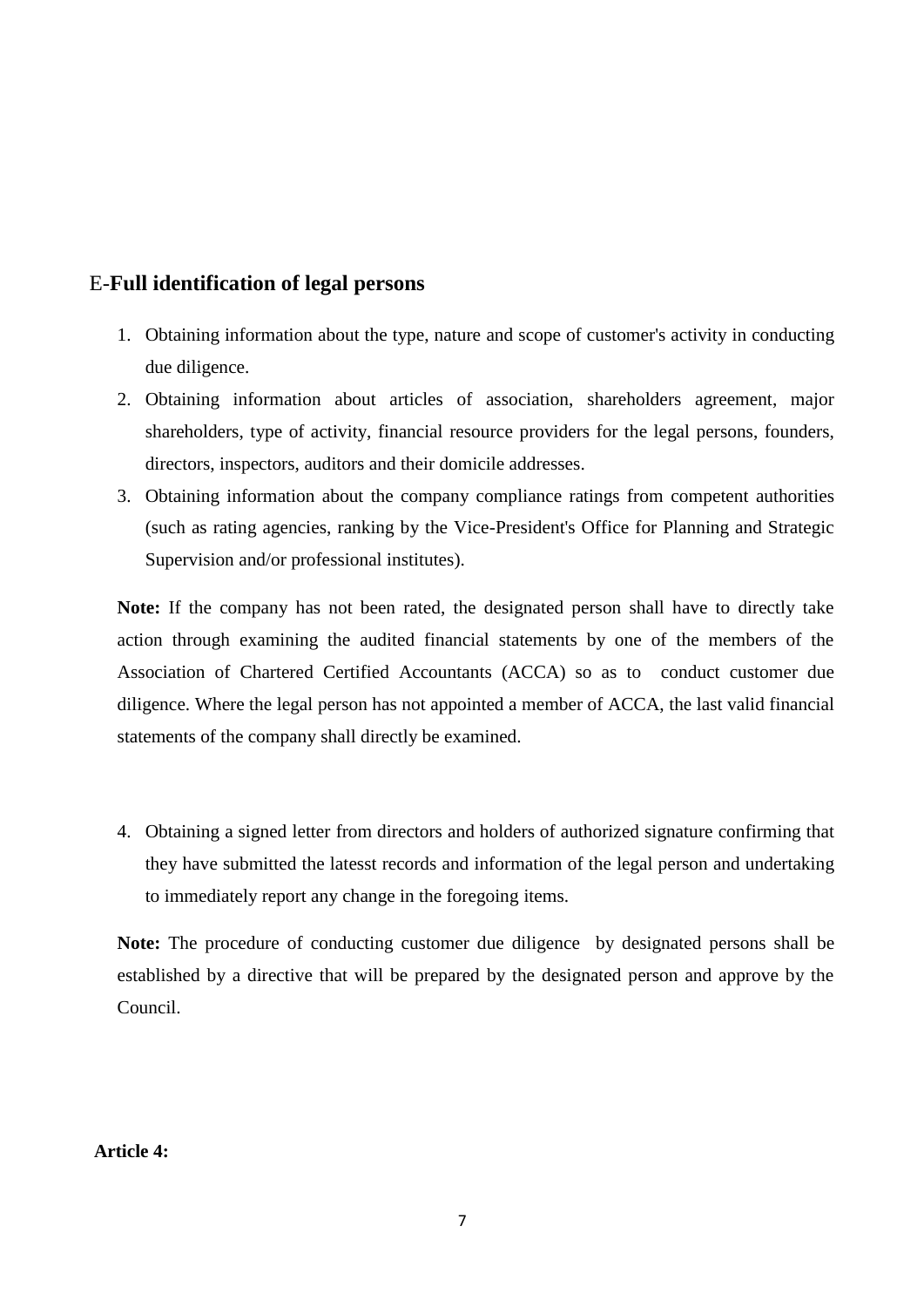An inquiry has to be made, in case, as regards documents mentioned in Items (d) and (e) of Article 3 from relevant databases and verification has to be made about authenticity of the documents and information (including national number, national ID and the like) produced. The inquirer shall have to certify the time of receiving confirmation from the said databases along with his own identification information on the said documents.

## **Article 5:**

In the event the customer does not produce identification documents referred to in the foregoing Articles or suspicion exists as regards money laundering activities or other related offences, designated persons shall have to avoid providing services and report the matter to FIU.

**Note:** Designated persons may, according to their internal directives, accept other documents which provide the mentioned information (in particular, the required information for conducting due diligence). Designated persons may, according to their internal directives, define level of identification, provided that the required information is obtained, proportionate to the type, nature and scope of activity of the customer revealed by the due diligence study.

## **Article 6:**

It is forbidden to provide electronic basic services without running a full identification of the customer and to conduct any electronic financial transaction that is untraceable or unnamed and to provide the related facilities.

#### **Article 7:**

Designated persons shall, at the time of providing basic services to designated non-financial businesses and professions and having obtained documents mentioned in Items (d) and (e), have to necessary pledge to observe laws and regulations on anti-money laundering. In case the designated non-financial businesses refuse to make the mentioned pledge or fail to meet their pledge, designated persons ought to decline to provide them with services.

#### **Article 8:**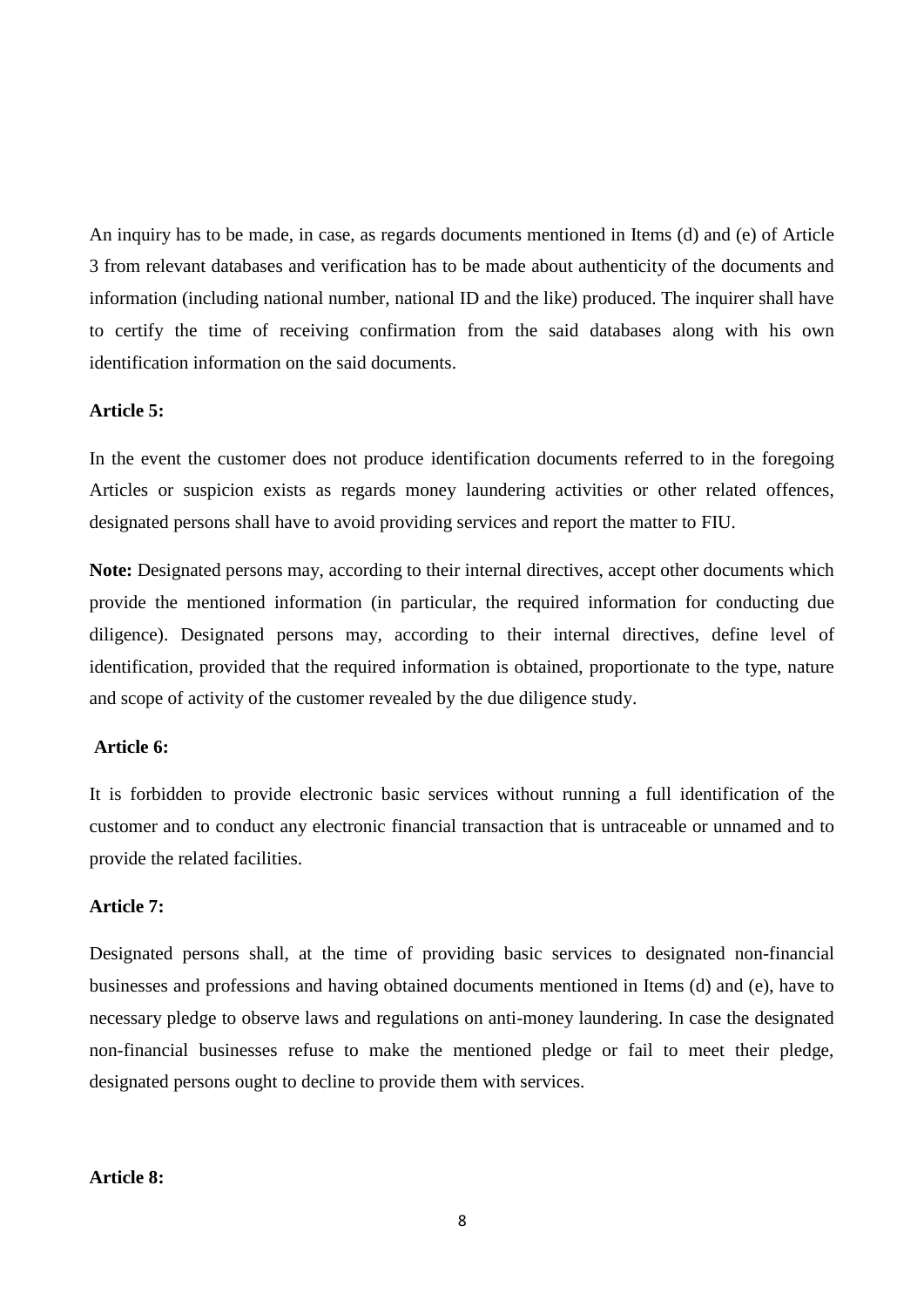Designated persons are not obligated to re-run a full identification of customers of those financial institutions that, at the discretion of the Secretariat, observe laws and regulation on anti-money laundering.

# **Article 9:**

Designated persons shall have to exercise special care and control while opening accounts for and freezing accounts of foreign diplomats.

## **Article 10:**

Designated persons shall, while providing services to persons reported by FIU, have to exercise continuous monitoring and further control.

## **Article 11:**

Designated persons shall, at the time of providing basic services to customers, have to make them bound:

- 1. To submit the information requested by Designated Persons, as specified herein, and abide by anti-money laundering rules and regulations;
- 2. Not to permit other persons to use the basic services and if they did so, immediately report the matter to designated persons. Legal arrangements (such as power of attorney or agency) are not included, provided that the initial identification is made and information of the attorney or the agent is recorded;

**Note:** These obligations ought to be clearly and precisely explained to customers. Should customers do not accept or fulfill the obligations, no services has to be furnished with them.

### **Article 12:**

Designated persons shall have to allocate a proper space in all their forms for insertion of one of the valid identity numbers (national number, national ID and designated number of foreign persons, as the case may be) and post code, and to accurately and thoroughly obtain and verify this information.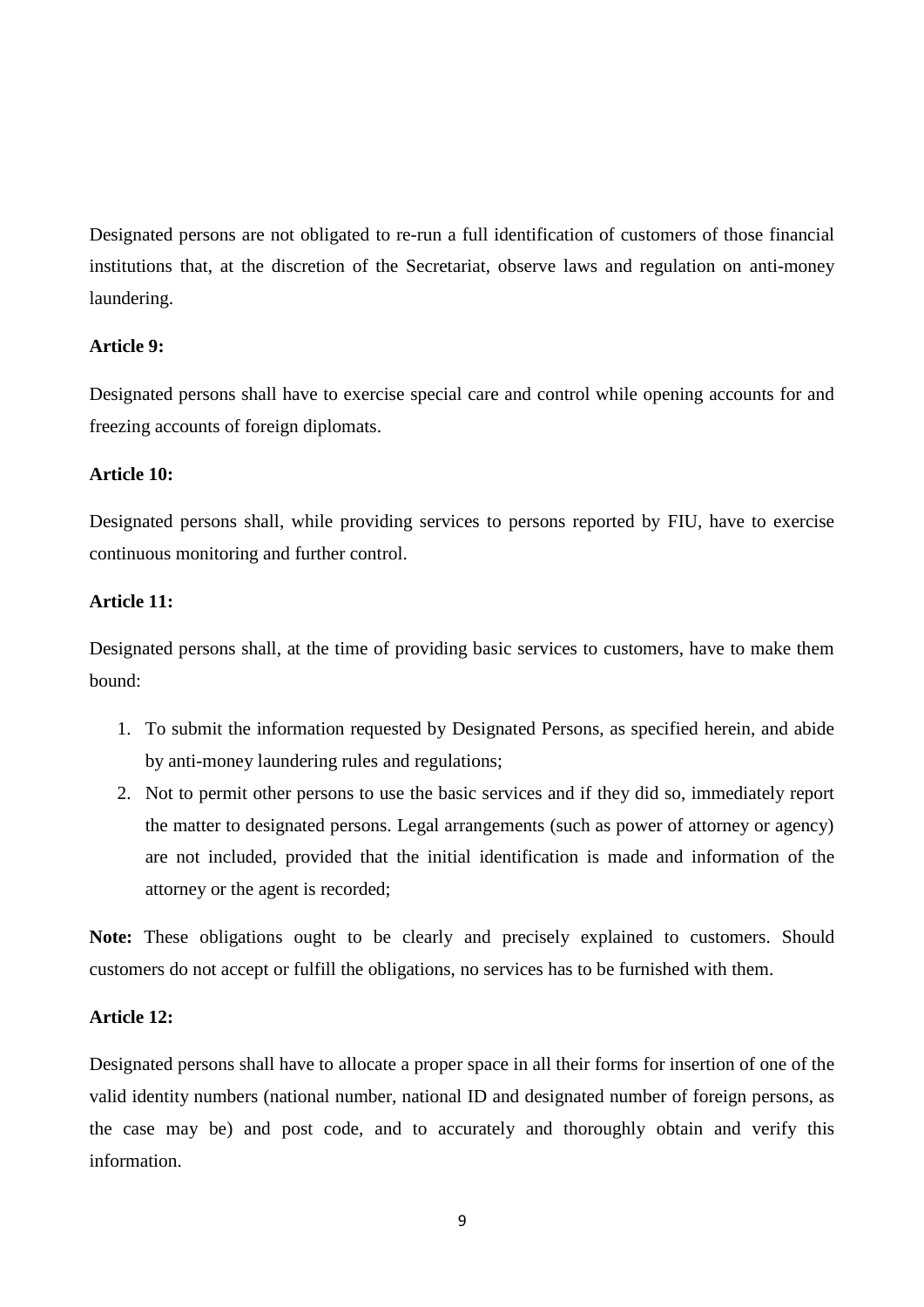### **Article 13:**

The designated persons shall have to allocate an appropriate space in all softwares, banks and database systems in which monetary and financial operations are recorded for the insertion of one of valid numbers (national number, national ID and designated number of foreign persons, as the case may be) and also provide a search possibility on the basis of the said numbers in the softwares.

### **Article 14:**

Designated persons are obligated to send information of persons and places, that are already inserted in their database systems, to competent authorities every six months, verify the information authenticity and obtain the latest changes. If any definite and irresolvable discrepancy of information is found, the issue ought to be reported to FIU.

#### **Article 15:**

Designated persons are obligated, within six months since the time of enforceability of this By-Law, to implement the foregoing duties with respect to former customers who used to receive the basic services and, on that basis, are still carrying on their activities.

**Note 1:** Those former customers in whose information discrepancies are found, at the verifying stage, shall have to resolve the discrepancies within three months. If such discrepancies are not resolved, anti-money laundering units of all institutions are obligated to report the issue to FIU.

**Note 2:** This Article shall not be applied to those former customers whose average size of annual activities is, according to the directive that shall be approved by the Council, insignificant.

## **Article 16:**

Upon enforceability of this By-Law, designated persons are obligated to post those documents and records specified by the Council to customers. As of the said date, designated persons shall use home post code of natural persons, as indicated on their the national card, and domicile post code of legal persons, as indicated on their national ID, for dispatching documents.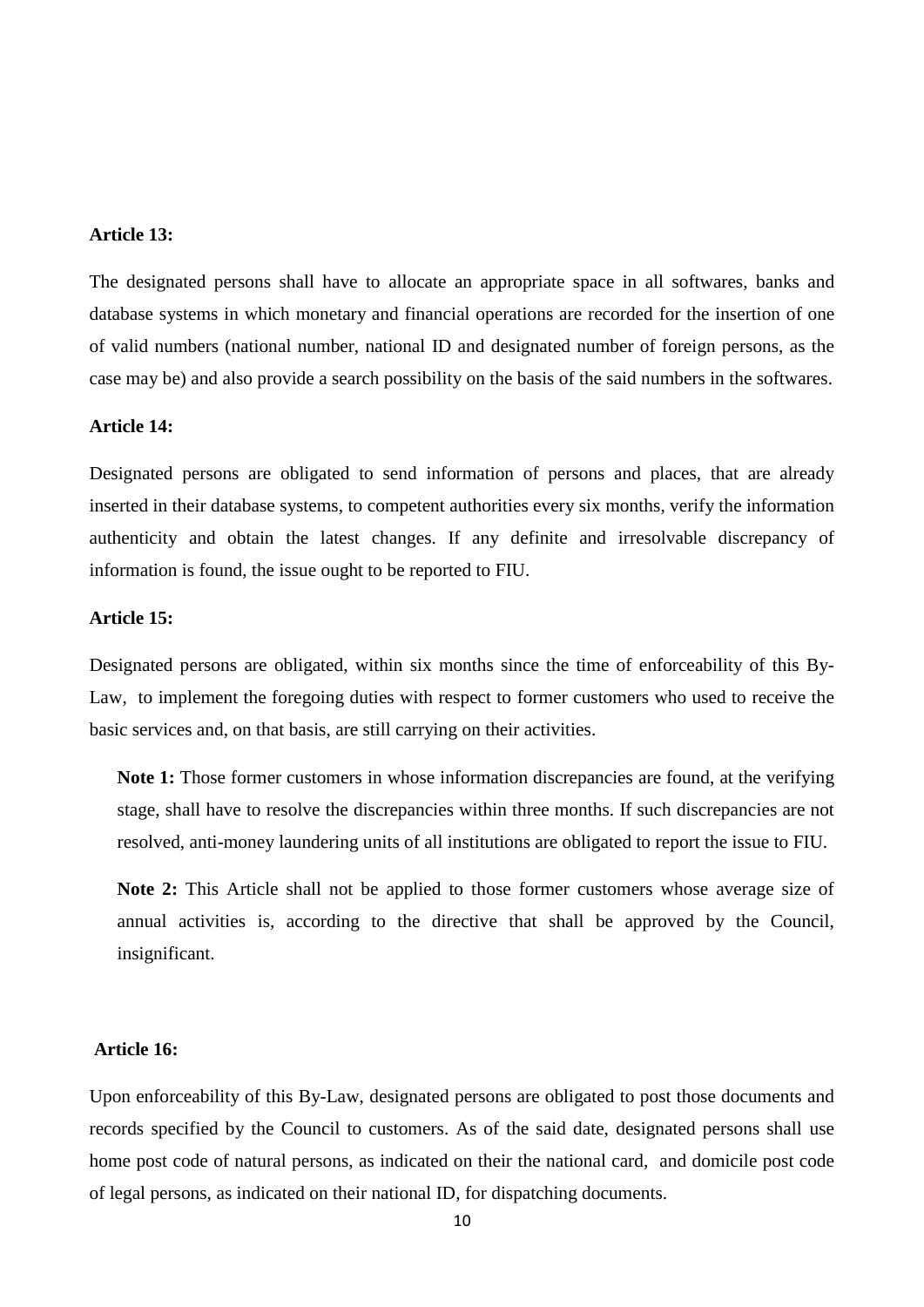## **Article 17:**

Designated persons providing basic services are obligated to continuously update information resulted from full identification of customers, in particular as regards the following cases:

- a) Whenever, based on evidence and circumstances, it is probable that there has been major changes in the customer's situation;
- b) Whenever designated person, based on evidence and circumstances, doubt that the customer has been involved in money laundering activity and/or terrorist financing.

# **Chapter three: Required Structure and Reporting Method**

#### **Article 18:**

Designated persons and also board of directors of guild unions of the designated non-financial businesses and professions are obligated to introduce one of their units, proportionate to their organizational scope, to the Secretariat as responsible for combating money laundering. The Secretariat may, if necessary, assess qualifications of the said unit members.

**Note 1:** All designated persons are obligated, proportionate to the scope of their organizations, to make necessary arrangements in a way that laws and regulations relating to anti-money laundering will be certainly implemented.

**Note 2**: At the time of approving qualifications of individuals, the Secretariat has to, in addition to establishing their professional competence, inquire from competent authorities about their general and security status as well.

#### **Artic19:**

Obligations of individuals or responsible units under Article (18) are as follows:

- a) To examine, scrutinize, prioritize and comment on the reports sent by the personnel of competent authorities.
- b) To promptly send such reports in the specified formats to FIU without customer's knowledge.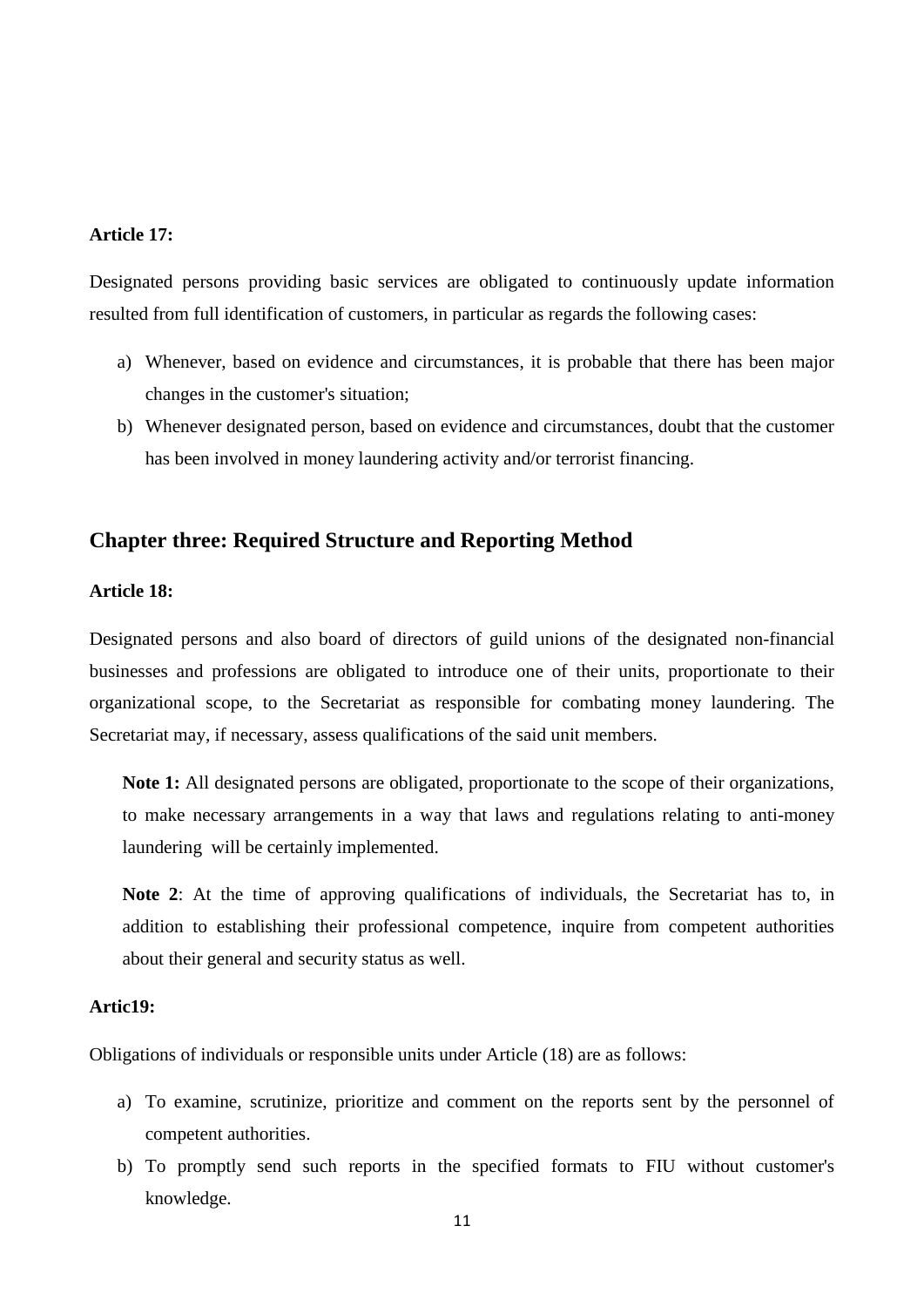**Note:** The Council shall determine the time limit for the promptness mentioned in this Article, proportionate to the status of the designated persons, in a separate directive and officially notify them. This time limit shall not, however, exceed four working days.

- c) To monitor activities of those customers receiving the basic services in order to identify suspicious transactions.
- d) To provide for necessary softwares with the aim of facilitating quick access to required information in the process of implementing the Act and regulations and also systematically identify suspicious transactions.
- e) To devise necessary mechanism in order to monitor and control anti-money laundering processes (processes of collecting and analyzing information, personnel recruitment, training and the like) and survey and evaluate its implementation level in the appropriate institution.
- f) To provide supplementary information required by FIU and other competent authorities in combating terrorism.
- g) To issue required directives as regards implementing the Act and relevant regulations upon approval by the Secretariat.

h) To inspect and monitor subordinate units so as to ensure full implementation of laws and regulations.

i) To prepare statistics as for measures carried out by the relevant unit on anti-money laundering and the outcomes thereof.

J) To send records of the persons specified in Note (3) of Article (4) of the Act to competent authorities under the supervision of FIU.

k) To keep the records and reports of correspondence of its affiliated institution regarding issues of money laundering and terrorist financing.

l) To prepare an annual program for implementing the Act by the designated persons and monthly control of level of implementation.

## **Article20:**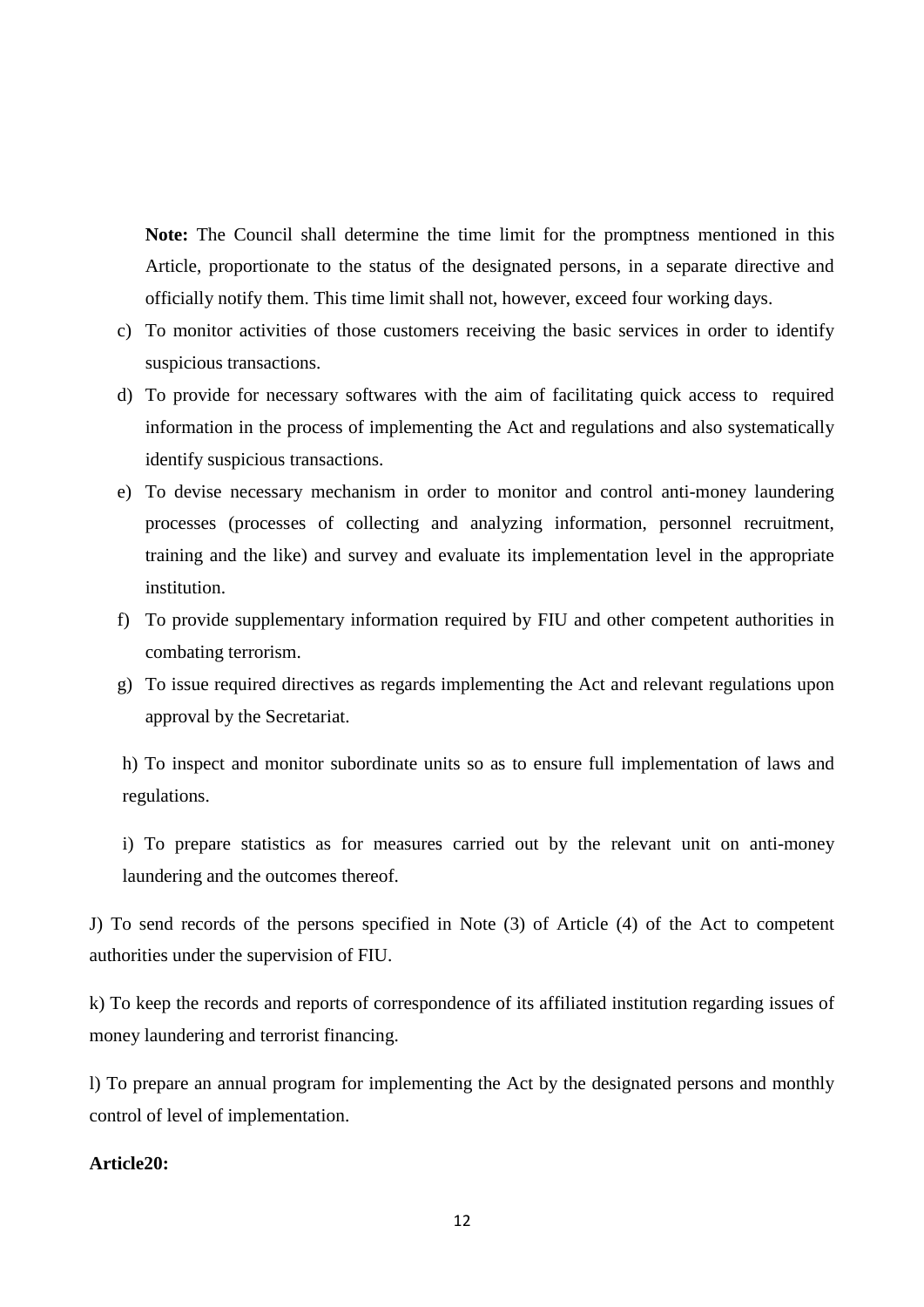The monitoring institutions over the designated persons (such as the Central Bank of I.R. Iran, Central Insurance Corporation of I.R. Iran, Securities and Exchange Organization, the State Inspectorate General Organization, the State Organization of Lands and Deeds Registration, Guilds, Organization of Endowment and Charity Affairs) shall, in their normal inspection, have to declaim whether or not laws and regulations on anti-money laundering and terrorism financing are observed.

# **Article21:**

The Secretariat is obligated to examine the performance of entities referred to in Article (20) once every six months and report to the Council.

## **Article22:**

Designated persons are obligated to submit a summary of information of users of basic services in connection with anti-money laundering to FIU, if requested by FIU, at the end of each month in the manner specified by FIU.

**Note:** The summary of the mentioned information has to include: first name, surname, national number and the date of providing basic services, with respect to natural person, and name and national ID or economic code, with respect to legal persons, and designated number foreign persons, with respect to foreigners. Other necessary items of information shall be notified to the designated persons upon approval by the Council.

### **Article23:**

In order to speed up scrutiny of reports, the individual or committees in charge of combating money laundering shall have to be vested with necessary and sufficient authority and access, within the jurisdiction each one of the designated persons, so as to perform their duties. The said individual's or committees' investigation and report to competent authorities ought not to be subject to confirmation and approval by other authorities.

#### **Article24:**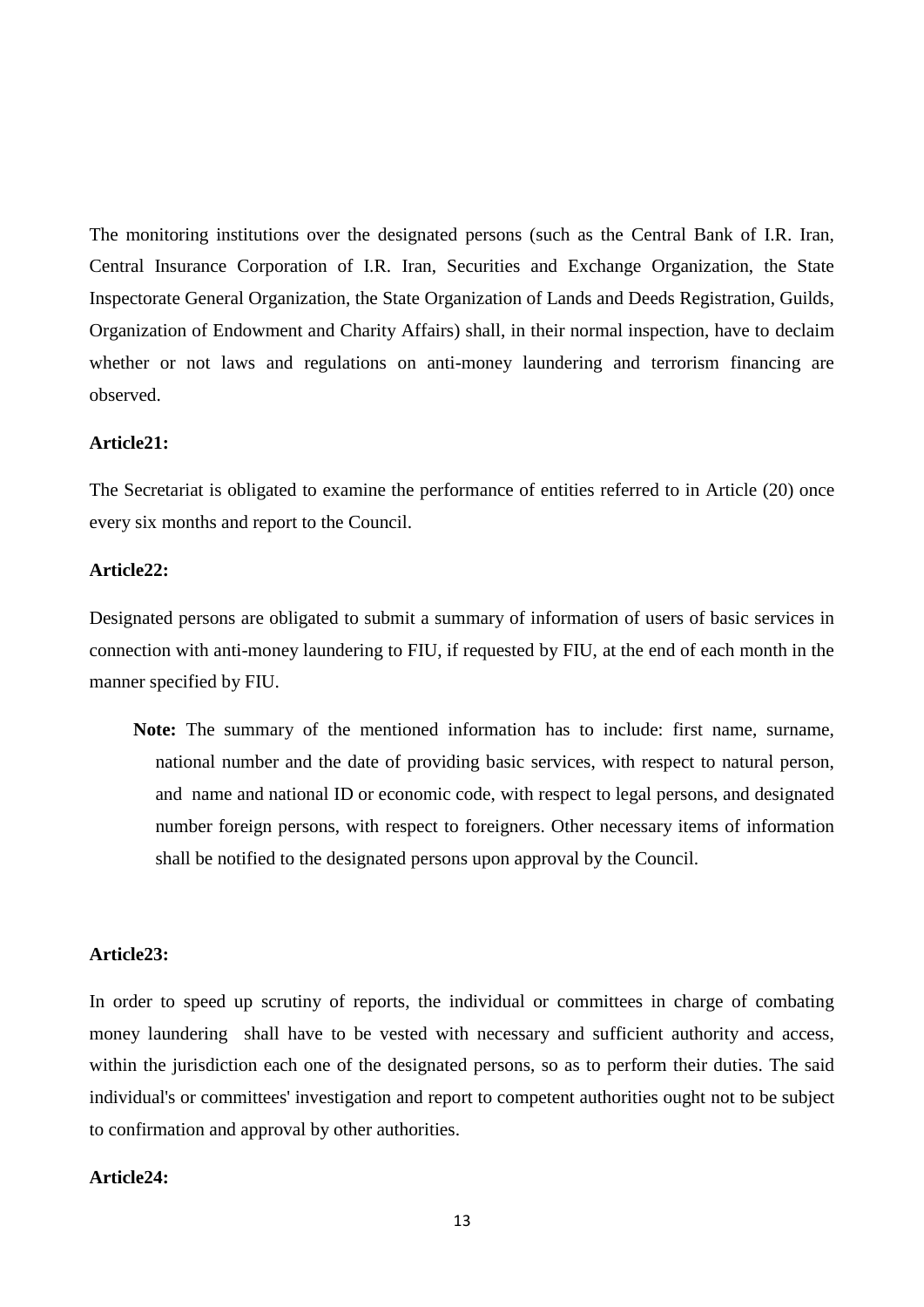In order to speed up access to the required information, upon request by FIU from the designated persons, one of the members of the anti-money laundering committee of the designated persons shall sit at FIU vested with the power of having access to all information of the designated person so as to provide for the initial needs of FIU. Under no circumstances the said individual shall have access to the information of FIU.

# **Chapter four: Mandatory Reports**

### **Article25:**

All personnel of the designated persons are obligated, in case they notice suspicious transactions and activities (as specified under Item (e) of Article (1)) to report the matter, without customer's knowledge, to anti-money laundering units of the designated persons. If such a unit has not been formed [in the related designated person], the highest official of the designated person shall bear the responsibility of receiving reports and taking appropriate measures. Should the customer be informed, the informer shall be punished in accordance with [relevant] laws and regulations.

## **Article26:**

Personnel of the designated persons are obligated to record all transactions above the designated threshold which customers have paid in cash and report the matter attached with customers' explanations to anti-money laundering units of the designated persons and, where such a unit has not been formed, to the highest official of the designated person. Anti-money laundering unit of each designated person and/or its highest official (where such a unit has not been formed) are obligated to dispatch, at the end of each week, a summary of the said forms [to FIU], in the manner specified by FIU, and keep the originals with strict confidentiality.

**Note1**: Those who produce an amount of cash above of the designated threshold shall have to give explanations required in the notified forms to the designated persons.

**Note2**: In case of cash transfer above the designated threshold by non-banking methods such as by post, personnel of the designated persons are obligated to report the matter to anti-money- laundering units of each designated person. Where such a unit has not been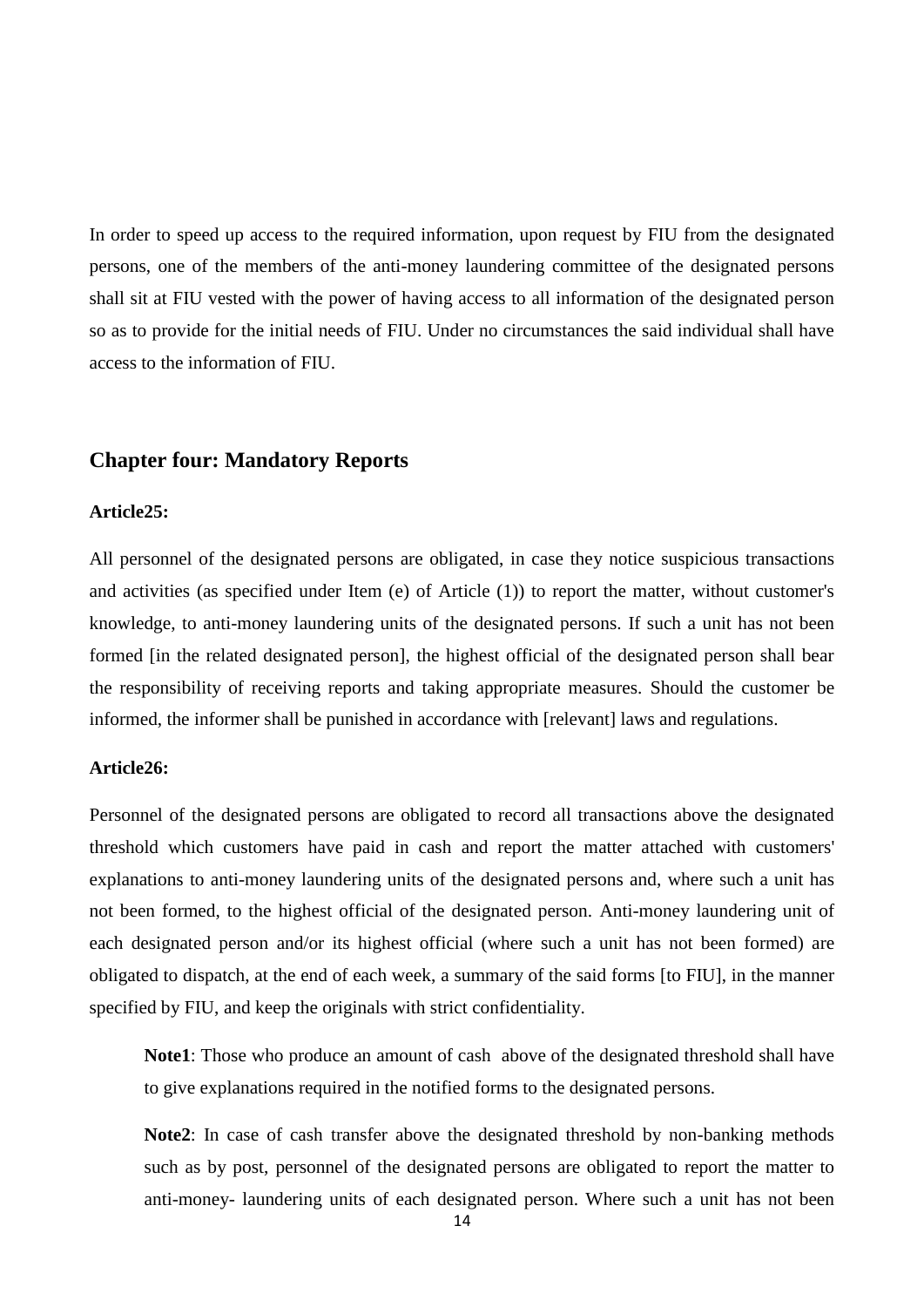formed, reports ought to be sent to the highest official of the designated person to adopt appropriate measures.

**Note3:** Forms, amount and method of obtaining information from customers, method and amount of initial information sent to FIU and method of storing and retrieving information by each designated person shall be determined in accordance with a directive approved by the Council.

## **Article27:**

Report on suspicious transactions and also reports which the designated persons are obligated to send shall imply no accusation against individuals and disclosing these information to FIU shall not be considered as disclosure of personal secrets and consequently no charge shall be leveled against reporters who are in charge of implementing this By-Law.

# **Chapter five: Foreign Exchange Affairs**

## **Article28:**

Sale and purchase of foreign currencies in any manner, including payment of local currency **(Rial)** inside and receipt of foreign currency outside the country and vice versa, are only lawful through the banking system and licensed exchange bureau observing [relevant] laws and regulations. Failing to do so, sale and purchase of foreign currencies shall be considered as unlawful and shall fall under the Law of Procedure of Applying Government Penalties Regarding Commodity and Foreign Currency Smuggle - approved in 1995 by the State Expediency Council.

#### **Article29:**

The Central Bank of I.R. Iran is obligated to register, at the end of each day, detailed information concerning sale and purchase and transfer of foreign currencies through the banking system and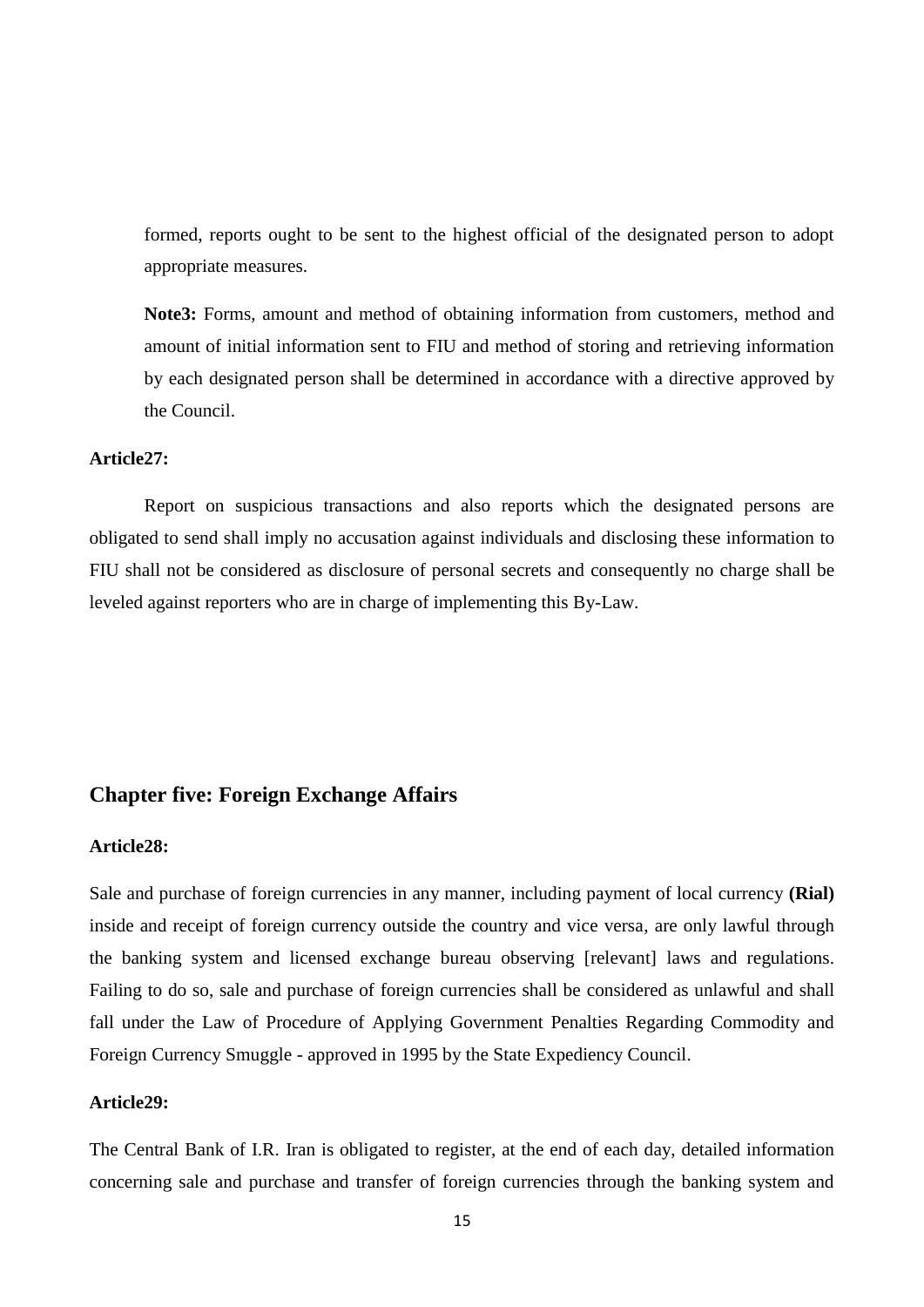licensed exchange bureaus in the data bank that has been provided for such purpose and provide FIUs with the possibility of access to and search in that system.

#### **Article30:**

All designated persons, in particular banks and exchange bureaus, are obligated to send the information specified under Article 28 to the Central Bank of I.R. Iran. Failure to send the information, incomplete and incorrect sending of the information, splitting up transactions into amounts less than the designated threshold are forbidden and violator(s) shall be punished in accordance with [relevant] laws and regulations.

# **Article31:**

All designated persons are obligated to, by making necessary arrangements and measures, ensure that anti money laundering laws and regulations are being observed by their branches and agencies abroad.

## **Article32:**

Designated persons are obligated to take necessary precautions in their transactions with countries and regions specified by the Council.

# Chapter six: Record keeping

# **Article33:**

All designated persons are obligated to keep, physically or in any other legal form, documents of financial transactions and operations (active or non-active) and also documents of customer identification at the time of providing basic services, at least for five years since the end of operations. Settlement boards of designated legal persons are also obligated, in case of winding up, to keep documents up to five years since the time of financial operations.

**Note1**: Records and documents mentioned in this Article have to be filed and kept in a way that, in case FIU or other competent authorities request to access the information contained in the documents, access could be made within the time specified under Article 19. If requested by FIU and other competent authorities, original copies of the documents ought to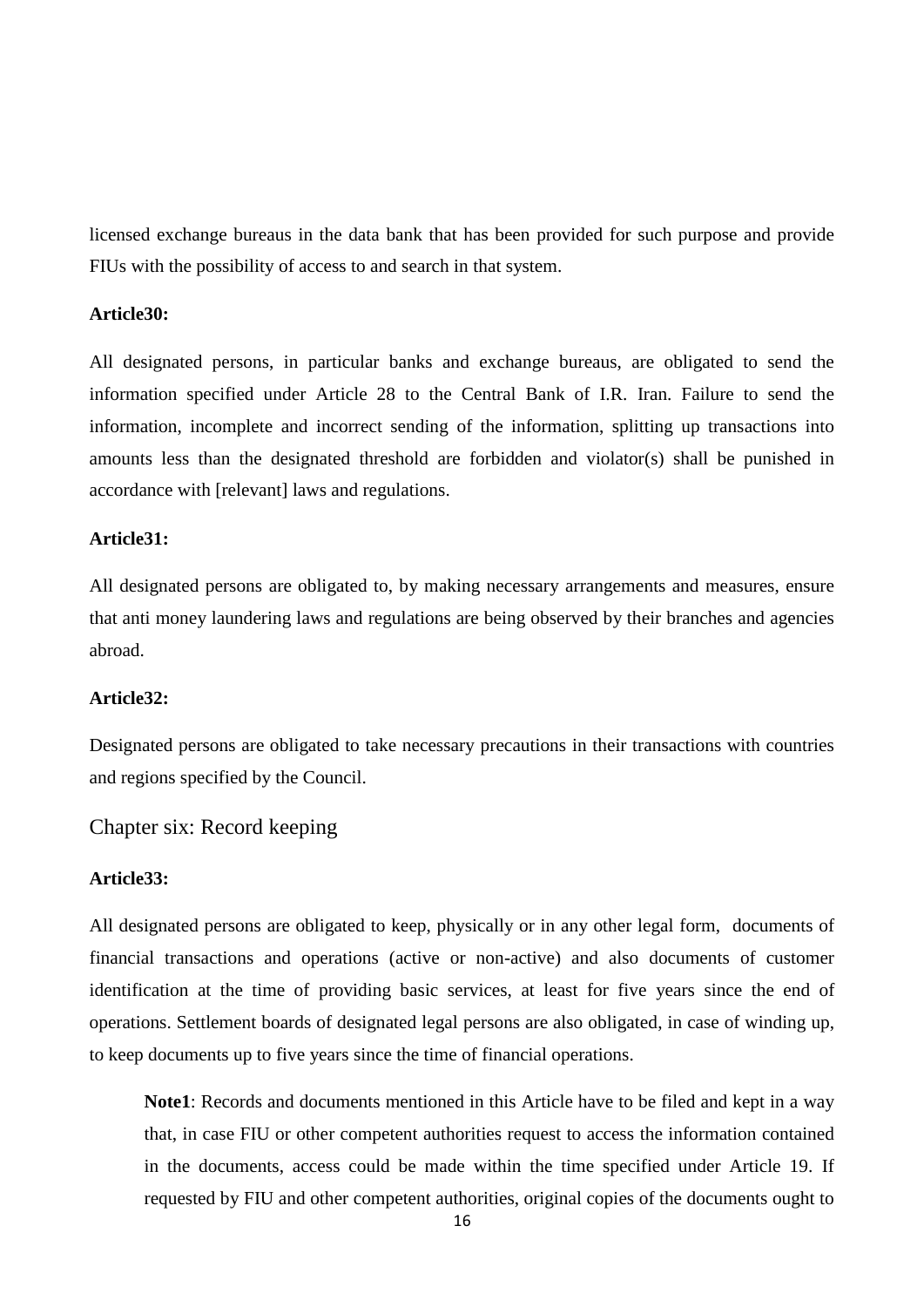be provided for FIU and other competent authorities at most within one month. The designated person is responsible for searching and provision of the documents.

**Note2:** The mentioned documents ought to, if necessary, make reconstruction of transactions possible.

**Note3:** This Article applies with no prejudice to other laws and regulations requiring keeping the documents for a period longer than the time specified hereof.

# **Article34:**

Designated persons are obligated o organize their financial and administrative systems in a way that all accounts and records of one person are related, identifiable and examinable.

## **Chapter seven: training**

### **Article35:**

All designated persons are obligated, in collaboration with the Secretariat, to make necessary arrangements to hold training courses at the beginning and during the employment for their personnel. The courses have to be in line with familiarization with the Act, the By-Law, relevant directive, modus operandi of money launderers and, in particular, latest intrigues of money launderers in using services of designated persons and ways of eliminating criminal source of incomes. Employment contract of personnel of designated persons shall only be renewed on the condition that they take the said courses. Certificate of taking the said courses ought to be kept in the personnel files.

# **Article36:**

Anti money laundering committees of designated persons are obligated, in coordination with the Secretariat and in a proper manner, to provide customers with explanation, general training and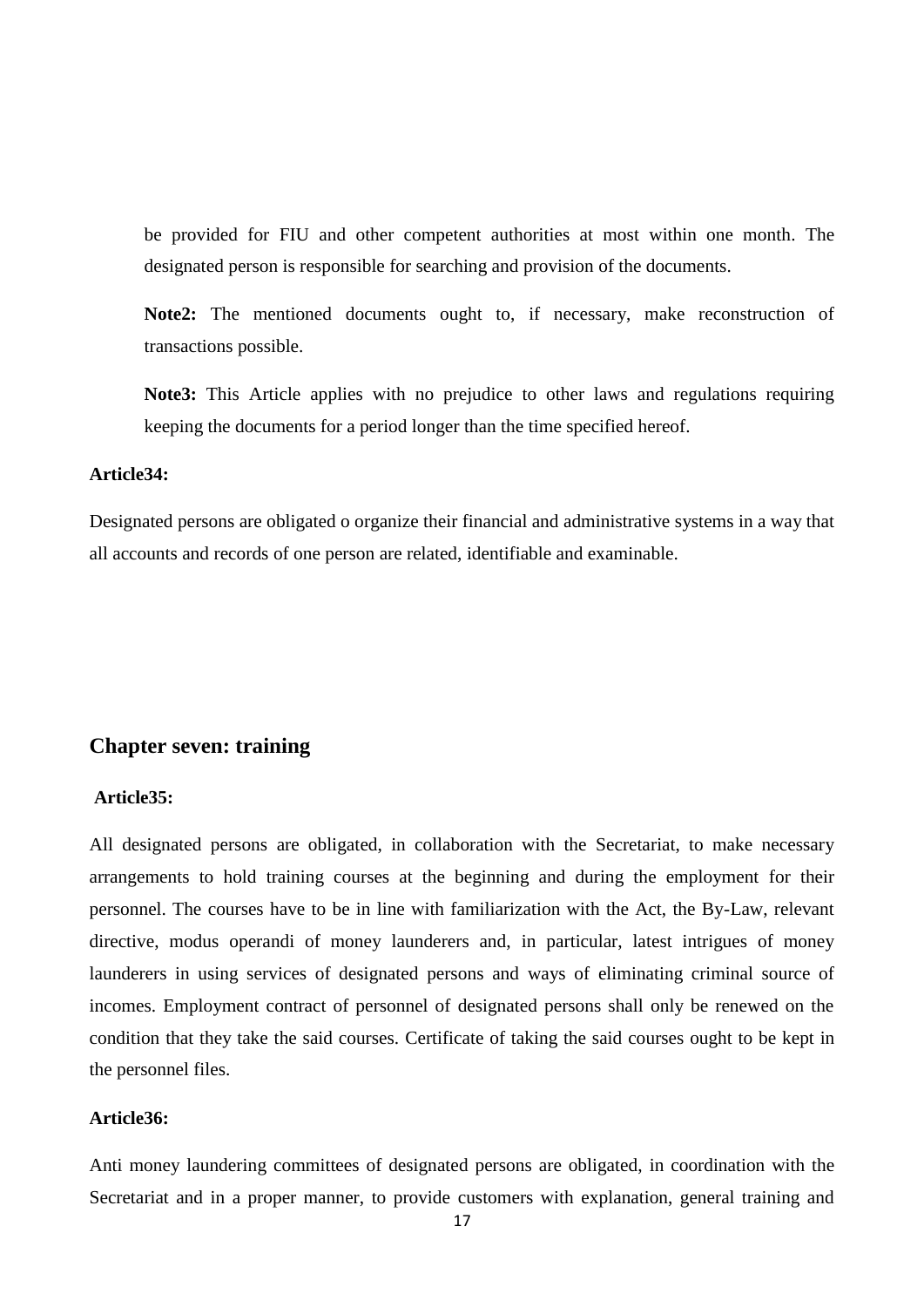information, and the public with advantages of implementing the Act and customers' obligations in this regard, and report thereon to the secretariat.

# **Chapter eight: Miscellaneous**

#### **Article37:**

The secretariat shall be set up in the Ministry of Economic Affairs and Finance and be entrusted with the following duties:

- 1. To take care of administrative affairs of the Council's meetings, notification and pursuance of [the Council's] resolutions;
- 2. To actively take part in international gatherings and explain measures taken by the country in combating money laundering;
- 3. To pursue implementation [of relevant laws and regulations] and obtain reports on performance of designated persons, monitor and inspect (periodically, randomly and on an ad hoc basis) designated persons to make sure that relevant by-laws and directives are implanted within the jurisdiction of designated persons and by designated non-financial businesses and professions, and prepare reports on the implementation of the Act and relevant regulations once every six months and send them to the Council.
- 4. To annually rate designated persons on the basis of their compliance with anti money laundering laws and regulations, and, if approved by the Council, publish the result for the public.
- 5. To be accountable to competent authorities, declare stances, campaign, support electronic site of the Secretariat and brief the public in coordination with competent authorities.
- 6. To coordinate in organizing training courses inside and outside the country and prepare and publish training brochures.
- 7. To prepare annual plan for implementation of the Act and regulations thereof by administrators and designated persons.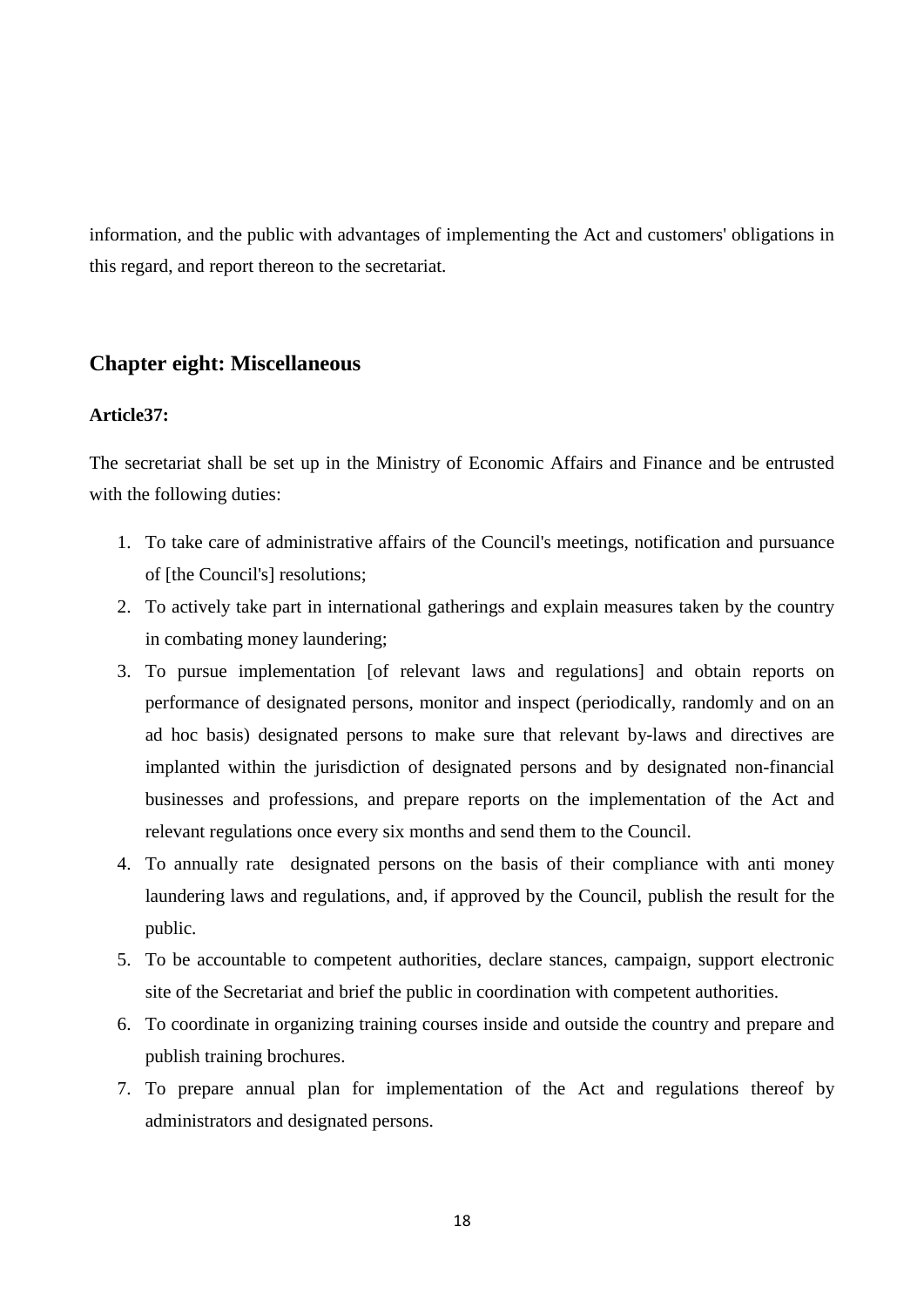- 8. To provide material and spiritual support for designated persons and relevant personnel whom, in line with performing their obligations of implementing anti money laundering laws and regulations, are sued or insulted by custormers.
- 9. To update relevant by-laws and directives through competent authorities.
- 10. To draft necessary directives and make comments on the proposed directives by designated persons.
- 11. To make known new ways and processes of money laundering and terrorism financing in the country and, if necessary, suggest amendments of by-laws and directives.

# **Article38:**

FIU shall be set up in the Ministry of Economic Affairs and Finance to take following measures:

- 1. To collect and obtain information on suspicious transactions;
- 2. To evaluate, scrutinize and analyze the information contained in the reports and about suspicious transactions;
- 3. To enter and classify the information in mechanized systems;
- 4. To notify information of persons involved in money laundering and/or terrorist financing to designated persons to take more precaution and/or terminate providing services, if requested by competent authorities;
- 5. To supply analyzed information needed by judicial authorities, executive officers and institutions responsible for combating terrorism in the country, if requested by competent authorities;
- 6. To prepare necessary statistics of measures taken against money laundering;
- 7. To provide for necessary softwares and information systems;
- 8. To safeguard the collected information;
- 9. To exchange information with international organizations and institutions within the framework of [relevant] laws and regulations;
- 10. To study and gather international experiences;
- 11. To submit reports with a high probability of accuracy or when significant probability to the judiciary;
- 12. To follow up the sent reports with judicial authorities;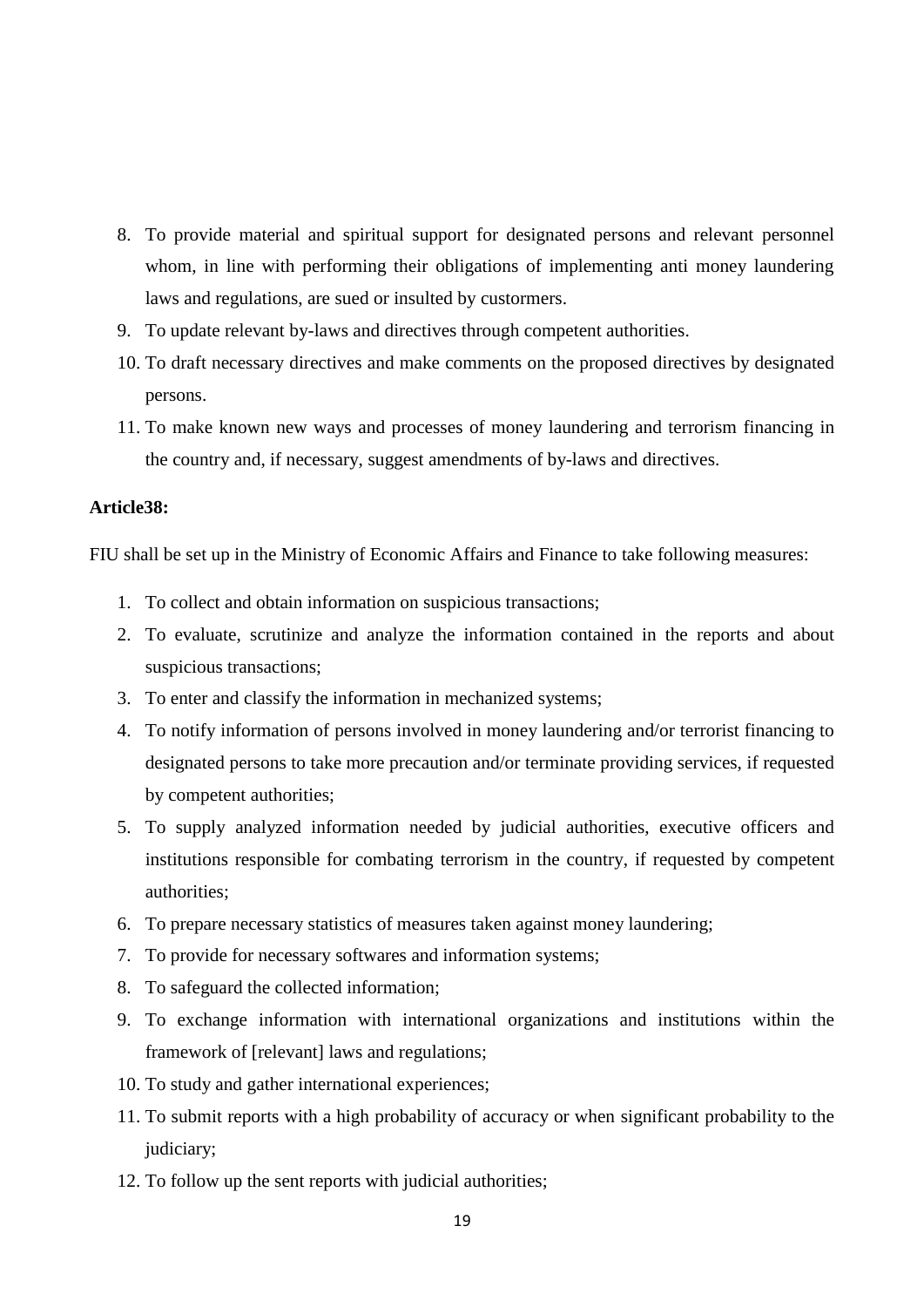- 13. To prepare annual plan of FIU for the Council's approval;
- 14. To reply to the inquiries made by designated persons as promptly as possible;
- 15. To give its assessment of professional qualification of head of anti money laundering units proposed by directors of designated persons.

#### **Article39:**

The secretary [of the Secretariat] shall be appointed and dismissed upon the recommendation of the Minister of Economic and Finance Affairs, approval of the Council and decree by the Minister of Economic and Finance Affairs. FIU shall perform its functions under the direction of the secretary. All posts at the Secretariat, FIU and affiliated units shall be considered as sensitive jobs and fall under relevant laws and regulations.

# **Article40:**

Upon the recommendation of the Council, the Vice-President for Management Development and Human Capital shall, within three months, have to notify the organizational structure and powers and duties of the Secretariat and other necessary units, with a view to recruiting experienced human resources for full implementation of the Act and a minimum expansion of the administrative systems. All executive authorities are obligated to cooperate with the Ministry of Economic Affairs and Finance for the recruitment of expert and experienced human resources.

## **Article41:**

The Council may appoint a special committee with the aim of monitoring good implementing of powers and duties of assigned to the Secretariat and FIU and submit its inspection reports to the Council.

## **Article42:**

The Ministry of Economic Affairs and Finance is responsible for providing required facilities and necessary support for FIU and the Secretariat.

# **Article43:**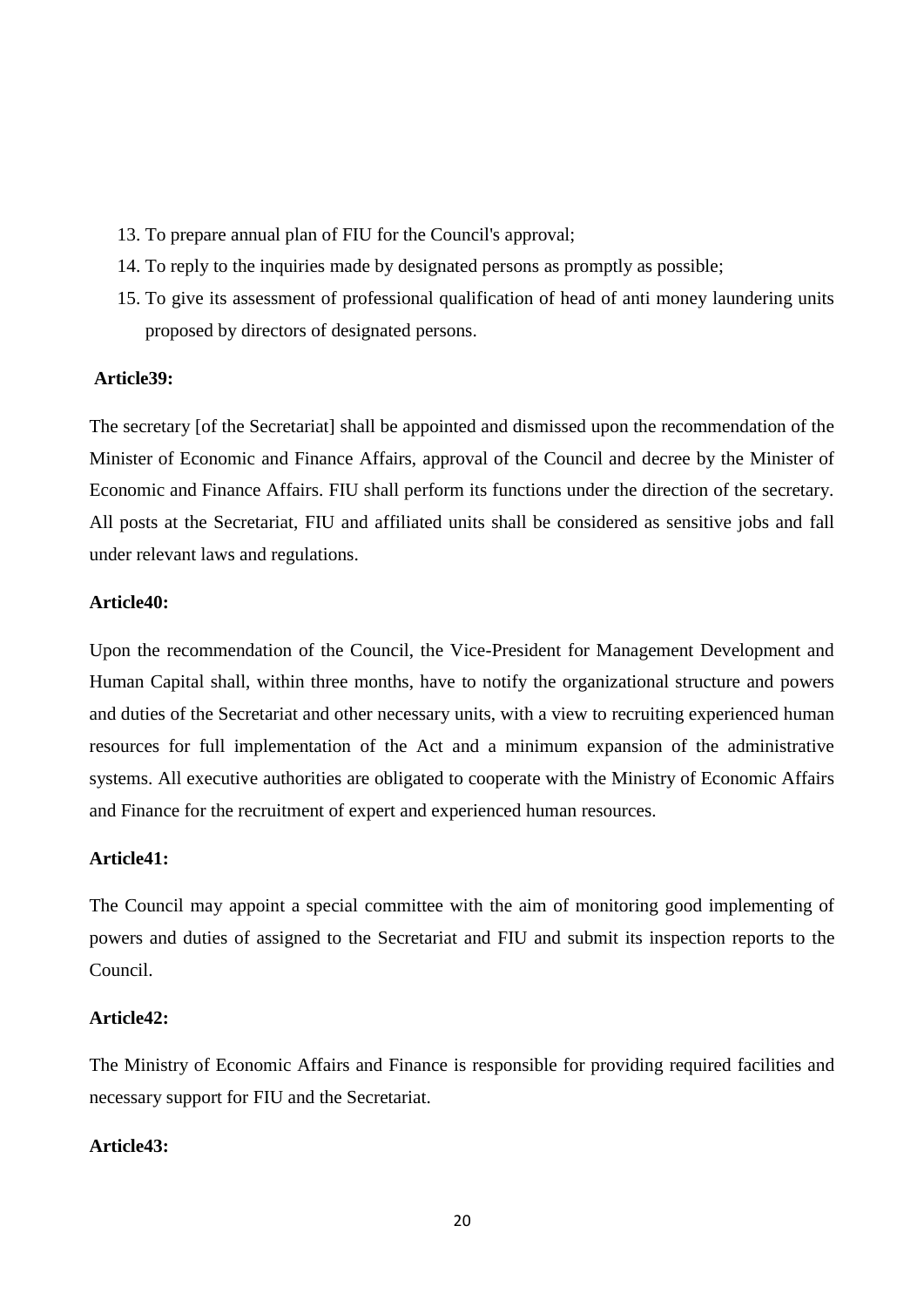All designated persons are obligated, within three months since the notification of this By-Law, to draft necessary directives for implementing the Act and this By-Law and, in particular, directive of identifying suspicious transactions and activities, and send them to the Secretariat. The mentioned directives and their possible amendments in future ought to, within three months after being approved by the Council, be notified to all the personnel of designated persons and necessary training courses ought to be held for them.

**Note**: As regards designated non-financial businesses and professions, the Ministry of Commerce shall, upon the Council's request, take measures in cooperation with chambers of commerce and cooperative and guild unions.

# **Article44:**

Within one month after the notification of this By-Law, it shall be forbidden for designated persons (in particular credit institutions) to pay an amount of cash above the designated threshold to customers per day. The Central Bank of I.R. Iran is obligated to make necessary arrangement and provide for required mechanism to facilitate the [relevant] affairs.

# **Article45:**

All designated persons are obligated, when issuing licenses or renewing previous ones for designated non-financial businesses and professions in various sectors, to obtain appropriate pledge from applicants for observing the Act and regulation on anti money laundering and terrorism financing and to keep the pledge in their files. Inclusion of such pledge in articles of association of legal persons, in cases declared by the Council, may be mandatory.

#### **Article46:**

Where necessary, the Council shall approve the standards and directives necessary for a good implementation of this By-Law and notify them, through the Secretariat, to appropriate bodies, authorities and persons and to relevant guilds.

## **Article47:**